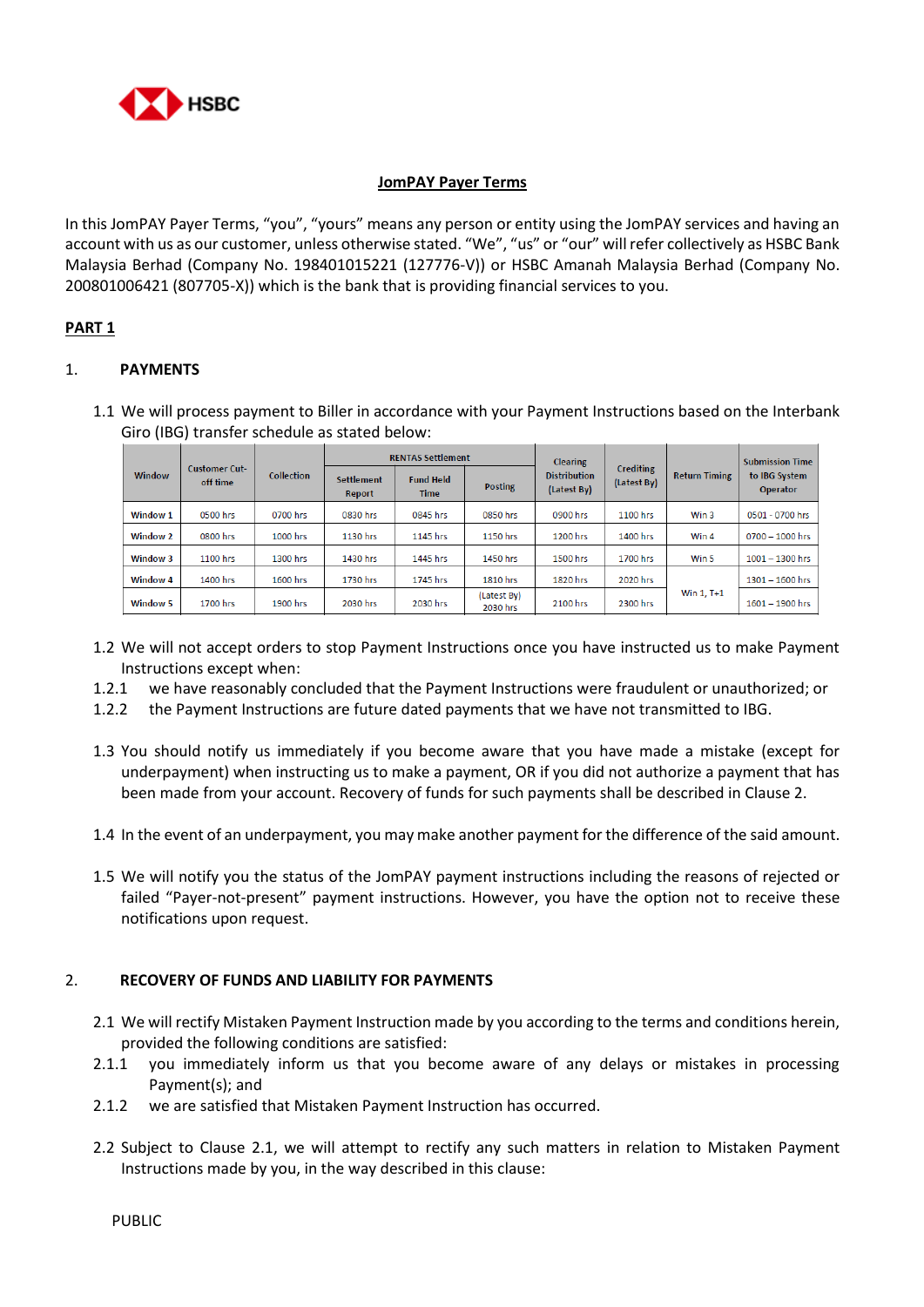

- 2.2.1 for misdirected payments, duplicated payments or incorrect Biller Code or incorrect RRN, we shall submit a request to recover funds to the Biller Bank that received the erroneous funds;
- 2.2.2 upon our satisfaction that the error for incorrect amount payment is caused by the Biller, we shall carry out a Reversal to your account and submit a request to recover funds to the Biller Bank of the Biller for the error;
- 2.2.3 for payment that is not completed or failed at our end, we shall credit back the amount of the failed payment into your account upon our satisfaction that the Payment Instruction failed and was not duly processed at our end; and
- 2.2.4 for payment that is not completed or failed at the Scheme Operator's end or the Biller Bank's end, we shall credit back the amount of the failed payment to you into your account before initiating a recovery of funds request.
- 2.3 Recovery of funds requests made on your behalf for Mistaken Payment Instructions mentioned in Clause 2.2 or Erroneous Payment Instructions shall be processed in accordance with Clause 3. Subject to Clause 3, we will work with the Affected Participant to request and recover the funds on your behalf.
- 2.4 All enquiries or complaints raised by you regarding Mistaken Payment Instruction shall be resolved no later than fourteen (14) Business Days. All enquiries and complaints received after 5pm on a Business Day would be deemed received at the start of the next Business Day.
- 2.5 We are entitled to debit your account (for recovery of funds), in the event we did not debit your account after Payment Instruction has been properly and successfully executed.
- 2.6 Subject to Clause 3 herein (for requests of funds made by Payer Bank) we are entitled to debit your account for funds credited into your account due to the following payments made by persons other than you:
- 2.6.1 Mistaken Payment Instruction;
- 2.6.2 Erroneous Payment Instruction;
- 2.6.3 Unauthorised Payment Instruction; and
- 2.6.4 Fraudulent Payment Instruction.

# 3. **ERRONEOUS PAYMENT INSTRUCTION/MISTAKEN PAYMENT INSTRUCTION**

- 3.1 You may request for recovery of funds that were incorrectly transferred to Affected Bank Customer who is a non-Biller in the following manner:
- 3.1.1 Recovery of funds wrongly credited to Affected Bank Customer who is not a Biller, of which request is received within twenty (21) Business Days from date of Erroneous Payment Instruction/Mistaken Payment Instruction, we shall proceed with the recovery of funds and remit the funds into your account within one (1) Business Day, if the following conditions are met:
- 3.1.1.1 the Affected Participant is fully satisfied that funds were erroneously credited to the Affected Bank Customer's account;
- 3.1.1.2 there is sufficient balance in the Affected Bank Customer's account;
- 3.1.1.3 there is no evidence that the Affected Bank Customer is entitled to the funds in question.
- 3.1.2 Recovery of funds wrongly credited to the Affected Bank Customer who is not a Biller, of which request is received between twenty-two (22) Business Days and seven (7) months from date of Erroneous Payment Instruction/Mistaken Payment Instruction, we shall proceed with the recovery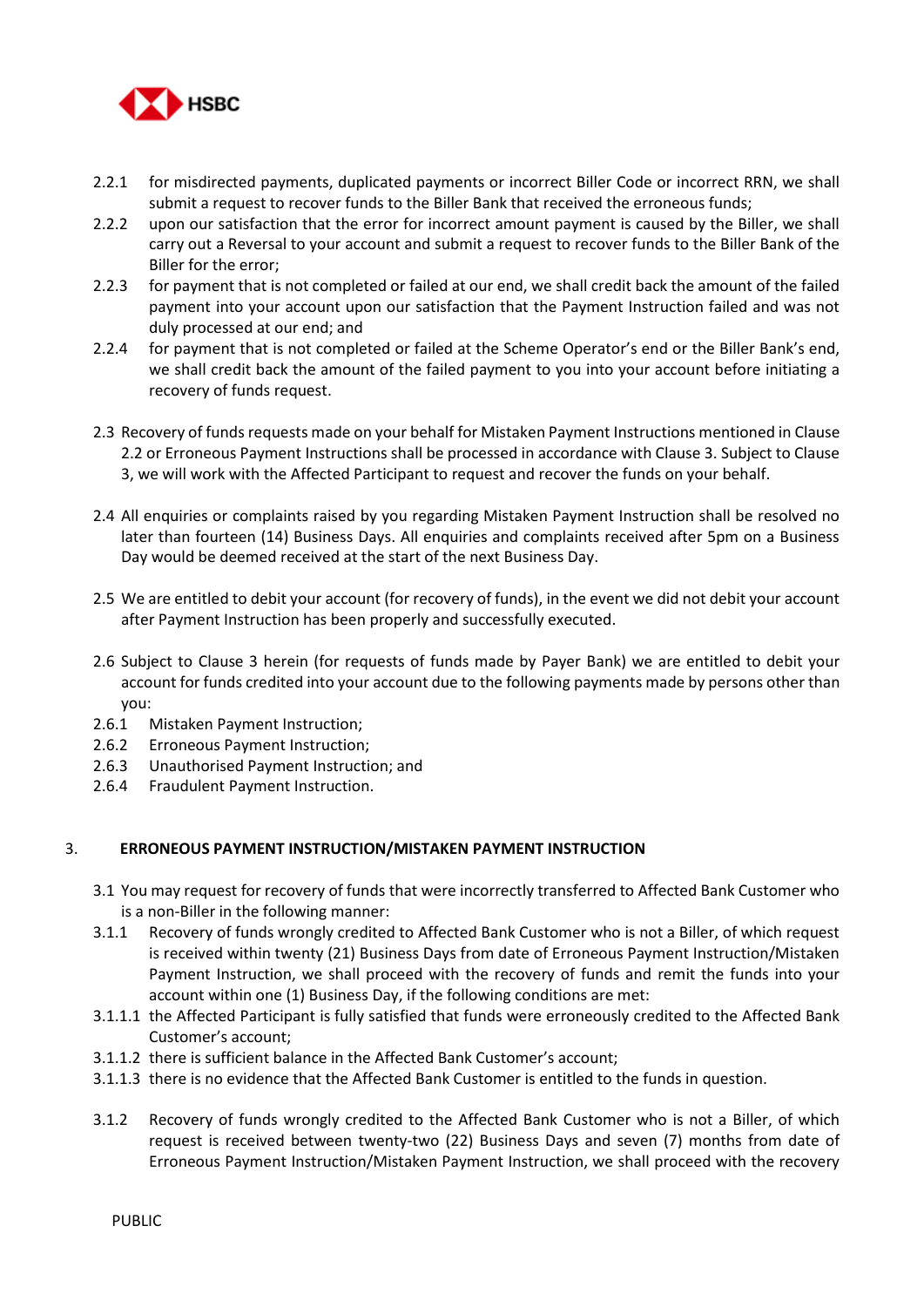

of funds and remit the funds into your account within fifteen (15) Business Days, if the following conditions are met:

- 3.1.2.1 the Affected Participant is fully satisfied that funds were erroneously credited to the Affected Bank Customer's account;
- 3.1.2.2 there is sufficient balance in the Affected Bank Customer's account; and
- 3.1.2.3 there is no evidence that the Affected Bank Customer is entitled to the funds in question.
- 3.1.3 Recovery of funds wrongly credited to Affected Bank Customer who is not a Biller, of which request is received after seven (7) months from date of Erroneous Payment Instruction/Mistaken Payment Instruction, we shall proceed with the recovery of funds and remit the funds into your account within fifteen (15) Business Days, if the following conditions are met:
- 3.1.3.1 the Affected Participant is fully satisfied that funds were erroneously credited to the Affected Bank Customer's account; and
- 3.1.3.2 there is no evidence that the Affected Bank Customer is entitled to the funds in question; and
- 3.1.3.3 the Affected Bank Customer has given its consent for us to debit their account.
- 3.2 You may request for recovery of funds that were incorrectly transferred to Affected Bank Customer who is a Biller in the following manner:
- 3.2.1 subject to Clause 3.2.2, if the request is received within twenty one (21) Business Days from date of Erroneous Payment Instruction/Mistaken Payment Instruction, we shall proceed with the recovery of funds and remit the funds into your account within one (1) Business Days:
- 3.2.1.1 if the Affected Participant is fully satisfied that funds were erroneously credited to the Affected Biller;
- 3.2.1.2 the funds have been credited to the Affected Biller's account;
- 3.2.1.3 the Affected Biller has not acted on RTN;
- 3.2.1.4 the RTN has not been delivered to the Affected Biller;
- 3.2.1.5 there is sufficient balance in the Affected Biller's account to cover the recovery amount; and
- 3.2.1.6 the Affected Participant shall give written notification to the Affected Biller before debiting its account.
- 3.2.2 If the funds have not been credited to the Affected Biller's account and that the Affected Biller has acted on RTN (has delivered goods or has provided services), the funds may not be fully recovered.
- 3.2.3 Recovery of funds wrongly credited to Affected Bank Customer who is a Biller, of which request is received between twenty-two (22) Business Days and seven (7) months from date of Erroneous Payment Instruction/Mistaken Payment Instruction, the recovery of funds shall be processed in accordance with Clause 3.1.2 herein.
- 3.2.4 Recovery of funds wrongly credited to Affected Bank Customer who is a Biller, of which request is received after seven (7) months from date of Erroneous Payment Instruction/Mistaken Payment Instruction; the recovery of funds shall be processed in accordance with Clause 3.1.3 herein.
- 3.3 Notwithstanding the aforesaid, if the funds for Erroneous Payment Instruction or Mistaken Payment Instruction cannot be recovered or fully recovered due to insufficient balance in the Affected Bank's Customer's account, it will be deemed an Unrecoverable Loss. For avoidance of doubt the party who is responsible for the error, caused the error, causing the incomplete or failed Payment is liable for the Unrecoverable Loss.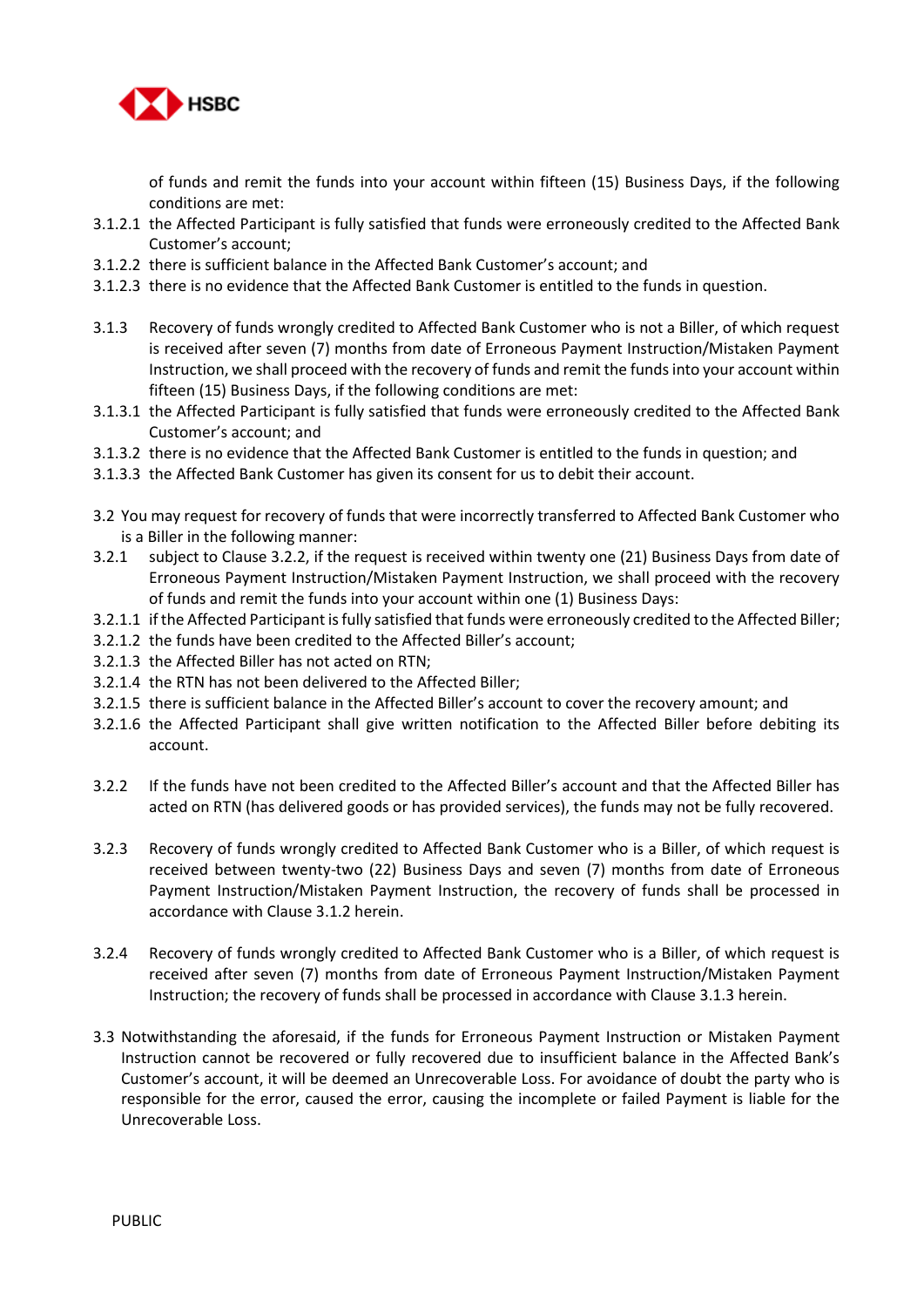

# **Unauthorised Payment Instruction and Fraudulent Payment Instruction**

- 3.4 We shall upon receiving report from you alleging that Unauthorised Payment Instruction was made, or upon becoming aware of Unauthorised Payment Instruction originating from us, remit the funds into your account within one (1) Business Day from date of receipt from the Biller, if the following conditions are met:
- 3.4.1 we shall conduct an investigation and determine within fourteen (14) Business Days, if the Unauthorised Payment Instruction did occur;
- 3.4.2 if we are satisfied that the Unauthorised Payment Instruction did indeed occur, we shall initiate a Reversal process whereby all debit posted to your account arising from the Unauthorised Payment Instruction would be reversed;
- 3.4.3 the Biller Bank has not applied some or all the funds in question for the benefit of the Beneficiary of Fraud.
- 3.5 For Fraudulent Payment Instruction, we shall upon receiving report from you alleging that Fraudulent Payment Instruction was made, or becoming aware of Fraudulent Payment Instruction originating from us, remit the funds into your account within one (1) Business Day from date of receipt from the Biller, if the following conditions are met:
- 3.5.1 we shall conduct an investigation and determine within fourteen (14) Business Days, if the Fraudulent Payment Instruction did occur;
- 3.5.2 if we are satisfied that the Fraudulent Payment Instruction occurred or fourteen (14) Business Days, has lapsed, we shall initiate a Reversal process whereby all debit posted to your account arising from the Fraudulent Payment Instruction would be reversed; and
- 3.5.3 the Biller Bank has not applied some or all the funds in question for the benefit of the Beneficiary of Fraud.
- 3.6 Notwithstanding the aforesaid, if the funds for Unauthorised Payment Instruction or Fraudulent Payment Instruction cannot be recovered or fully recovered, it will be deemed an Unrecoverable Loss.
- 3.7 No chargeback rights will be available under the Scheme and will not be applicable for Payments made using Cards.
- 3.8 You shall indemnify us against any loss or damage suffered due to any claim, demand or action brought against us arising directly or indirectly from negligent and fraudulent acts in the terms and conditions herein by you.

## 4. **BATCH PAYMENTS**

- 4.1 Subject to our agreement, you are allowed to do Batch Payment:
- 4.1.1 you are making Batch Payment on your own behalf; or
- 4.1.2 you are making Batch Payment on behalf of your related entities to discharge the entities' debts, or debts of the said entities to one or more Billers.
- 4.2 You are allowed to do Batch Payment by debiting your CASA or Cards accounts held with us, as the case maybe.
- 4.3 You warrant to us that:
- 4.3.1 such Batch Payment is made on your own account as a Payer, or as Payer in the ordinary course of its business makes multiple payments on your own behalf, or on behalf of your related entities to

PUBLIC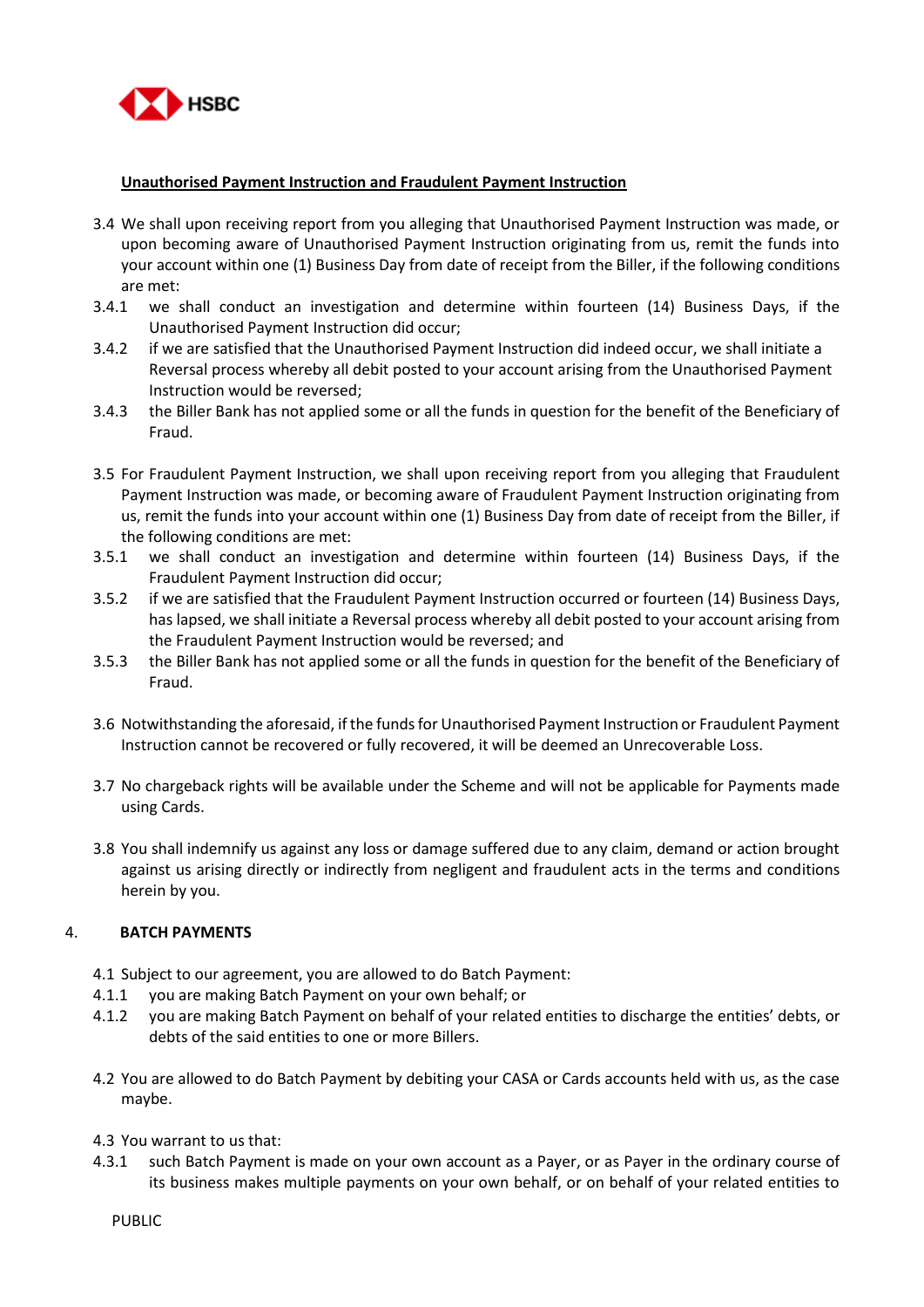

discharge the entities' debts, or debts of the said entities to one or more Billers and not for the benefit of other person; and

- 4.3.2 such Batch Payment is made not for the purpose of carrying on business of making payments through the Scheme using Batch Payment method.
- 4.4 All other terms and conditions of this JomPAY Payer Terms also apply to Batch Payment.

# 5. **PAYMENT QUERIES**

- 5.1 We shall, in good faith, attempt to settle all payment queries or disputes with you arising in connection with the JomPAY service amicably by mutual agreement.
- 5.2 In the case of a dispute or conflict, you are entitled to seek recourse via the industry mediation and arbitration bodies such as the Financial Ombudsman Scheme.
- 5.3 You also have the right to lodge a complaint with the Scheme Operator if there are allegations of our non-compliance to the JomPAY Scheme Rules. However, the Scheme Operator's review of such complaints shall be confined to:
- 5.3.1 determination whether there has been non-compliance;
- 5.3.2 stipulating remedies for Participants to correct or address the non-compliance; and
- 5.3.3 determination if penalties are applicable for the non-compliance.
- 5.4 All decisions rendered by the Scheme Operator in response to complaints from you shall be binding on us.

## 6. **SUSPENSION**

- 6.1 We may suspend your right to use the Scheme at any time by giving you a written notice as soon as practicable:
- 6.1.1 should you cease to maintain any account(s) with us which can be accessed via the Bank's HSBCnet;
- 6.1.2 should your access to such account(s) be restricted in any manner whatsoever;
- 6.1.3 if you or someone who is acting on your behalf is suspected of any fraudulent act and/or activity with regard to operation and/or maintenance of the account(s); or
- 6.1.4 such cessation or restriction on the account(s) is made in accordance with terms and conditions applicable to such account(s).

## 7. **BILLER CANNOT PROCESS PAYMENT**

- 7.1 If we are informed that payment by you cannot be processed by a Biller, we will:
- 7.1.1 inform you about this; and
- 7.1.2 credit your account with the amount of the payment.

# 8. **ACCOUNT RECORDS**

8.1 You must check your account and immediately report to us as soon as you are aware of any errors or of any payment(s) that you did not authorise or you think were made by someone else without your permission.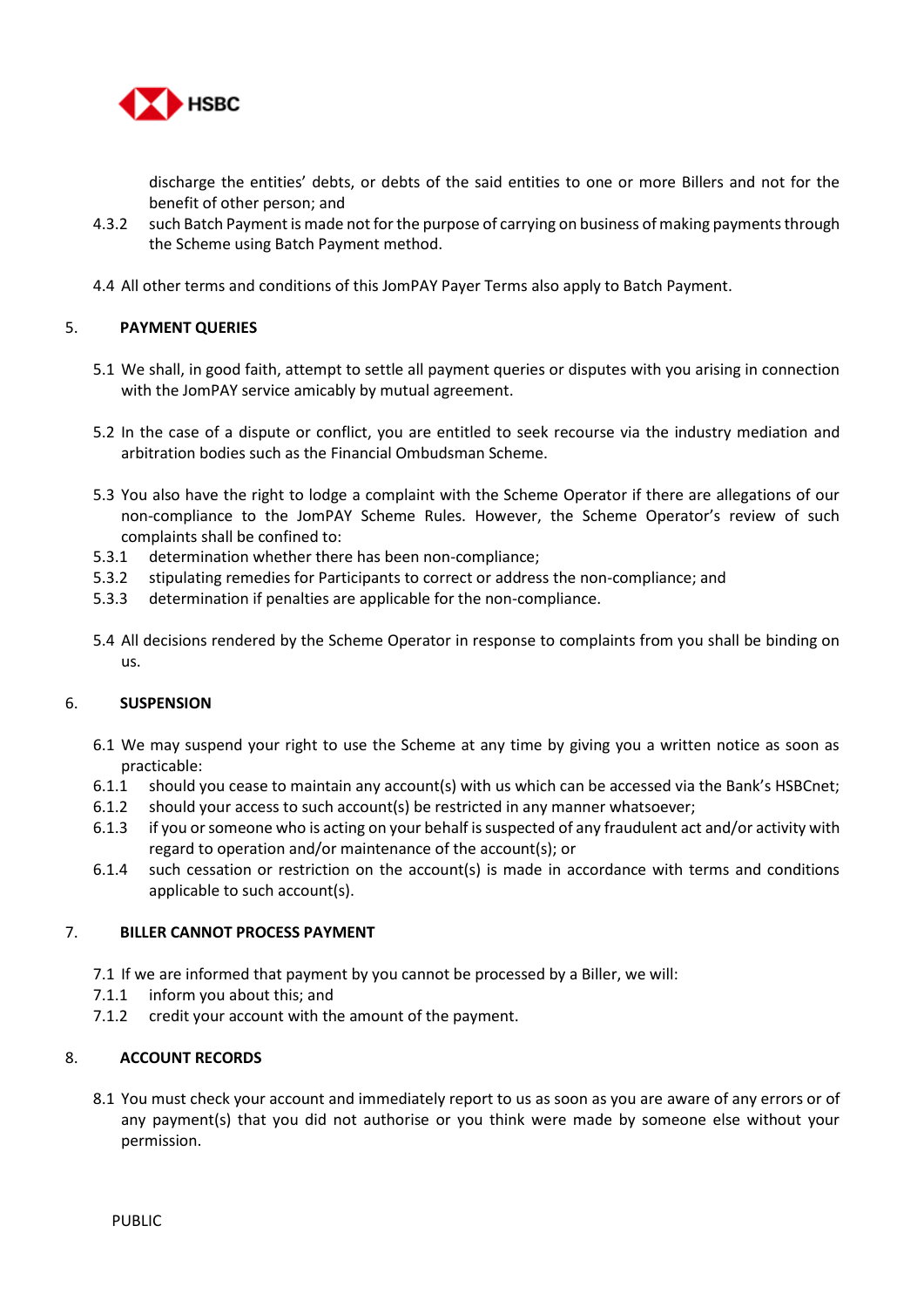

# **PART 2**

# 9. **JOMPAY**

- 9.1 We are a Participant, and we will inform you if we are no longer a Participant for JomPay.
- 9.2 You must inform us the information required as specified in Clause 11, when informing to take a Payment Instruction. We will debit your account selected for the Payment with the amount of the Payment Instruction.
- 9.3 Payment can either be made from your savings or current account(s). Subscription to bill payment module in the Bank's HSBCnet will be required to be allowed for a Payment.
- 9.4 Procedures for to make a Payment Instruction:
- 9.4.1 Login to HSBCnet.
- 9.4.2 Select "Bill Payments" under "Payments and transfers".
- 9.4.3 Select location as "Malaysia" and your payment account.
- 9.4.4 Select "JomPay Bill Payments" and proceed.
- 9.4.5 Input the Biller Code, Ref-1, Ref-2 (if any) and amount.
- 9.4.6 Validate the information and proceed to payment.
- 9.4.7 Upon completion, JomPay transaction reference will be provided.
- 9.5 You acknowledge that the Payer Terms are in addition to the existing account term and the existing account terms are not inconsistent with the Payer Terms.
- 9.6 In the event of any inconsistency between account terms and conditions and the Payer Terms, the Payer Terms shall apply to the extent of such inconsistency with regard to your use of the Scheme.
- 9.7 You acknowledge that the receipt by a Biller of a Mistaken Payment Instruction or Erroneous Payment Instruction does not or will not constitute under any circumstances part of whole satisfaction of any underlying debt owed between you and that Biller.

## 10. **VALID PAYMENT INSTRUCTION**

10.1 We will treat your instructions to make a payment as valid if you comply with the procedures as stipulated in Clause 9.4 and provide the information required as specified in Clause 11.1.

## 11. **INFORMATION REQUIRED**

- 11.1 The information that you must provide to us to instruct us to make payment(s) is as follows:
- 11.1.1 Biller Code;
- 11.1.2 Ref-1;
- 11.1.3 Ref-2 (if stated in Payer's Bill);
- 11.1.4 Amount; and
- 11.1.5 Payment account type.
- 11.2 You acknowledge that we are not obliged to effect a payment if you do not give us all information required or if any of the information given is inaccurate.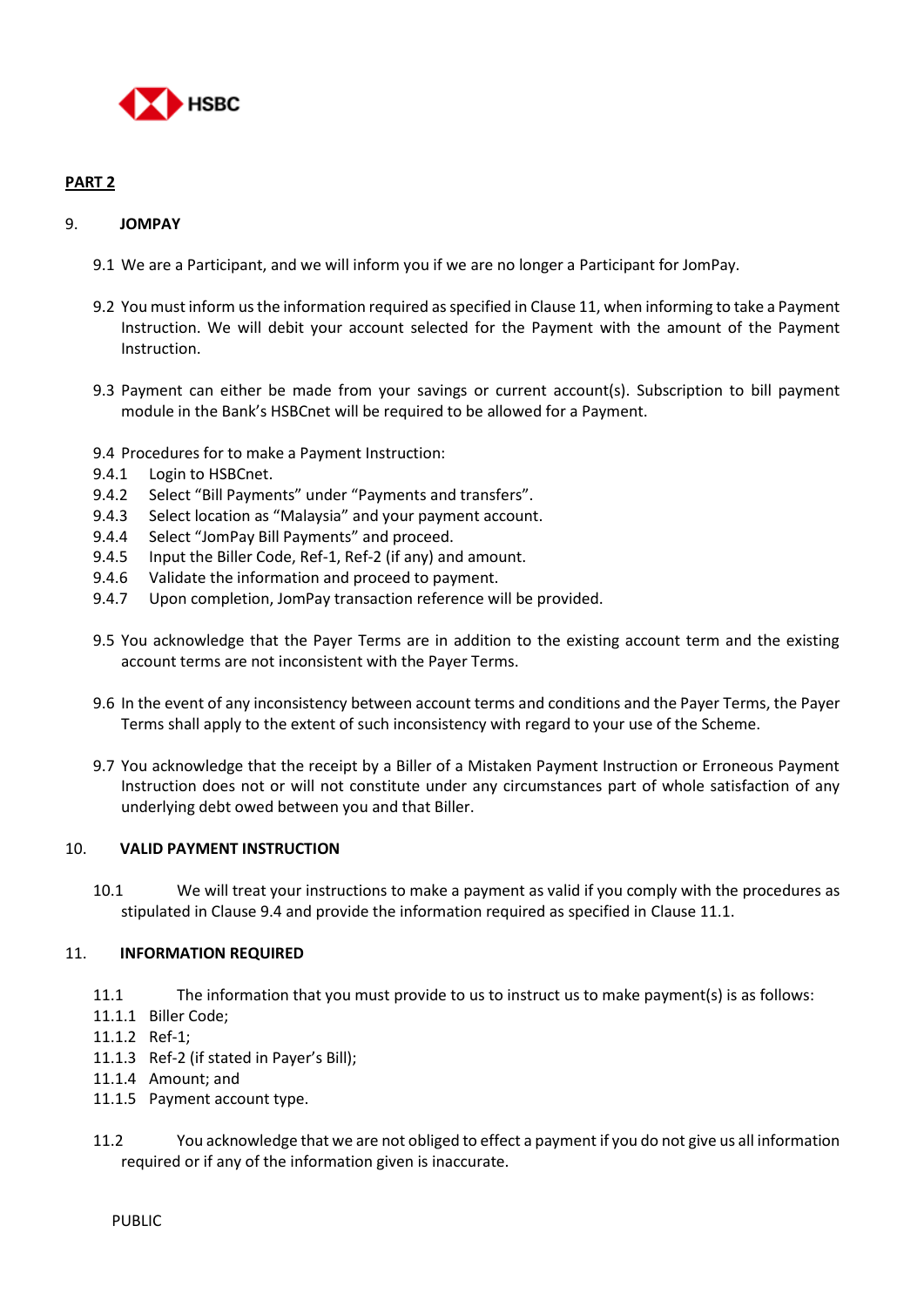

### 12. **AMENDMENTS TO TERMS**

- 12.1 We can change the terms and conditions herein at any time by giving you a written notice by electronic mail transmission to your latest electronic mail address as notified by you to us.
- 12.2 As a result of any change we make, or for any other reason, you may at your option choose to no longer use the Scheme by providing us a written notice by electronic mail transmission.
- 12.3 Any such notice shall be deemed to be received and given at the time when in the ordinary course of transmission, it should have been delivered to the electronic mail address to which it was sent.

#### 13. **PAYMENT CUT-OFF TIME**

- 13.1 If you order Payment Instructions to a Biller before the Payment Cut-Off Time for the Business Day, the Biller is deemed to have received payment on the same Business Day. However, the payment may take longer to be credited to a Biller if your orders Payment Instructions after the Payment Cut-Off Time or on a Saturday, Sunday or a public holiday the Biller is deemed to have received Payment on the next Business Day.
- 13.2 We shall, at the minimum, disclose the Payment Cut-Off Time to you at the banking channel where you initiate the Payment Instruction, or otherwise ensure that the Payment Cut-Off Time is made known to you.

#### 14. **CONSEQUENTIAL DAMAGES**

14.1 We are not liable for any consequential loss or damage suffered by you as a result of using the Scheme, other than due to any loss or damage you suffer due to our negligence.

#### 15. **PERSONAL DATA PROTECTION**

- 15.1 You acknowledge that when you use the Scheme to make payment, you agree that we will disclose your personal data to the Scheme Operator, Billers, Biller Banks and other Payer Banks. You agree that we may use, process, transfer and disclose the data pursuant to our Notice Relating to The Personal Data Protection Act 2010, available at <https://www.hsbc.com.my/content/dam/hsbc/my/docs/privacy-and-security-pdpa-notice.pdf>
- 15.2 You also agree that we will use your transactional information as is necessary to process payment(s).
- 15.3 You must notify the Bank if any of your personal information is inaccurate, changes and your consent that the updated personal information is disclosed to all Participants in the Scheme, for the purpose of Clause 15.1.
- 15.4 You can request for information relating to your personal data held by the Bank with written notice.
- 15.5 You acknowledge that if your personal data is not disclosed to the parties specified in Clause 15.1, it will not be possible to process your requested payment(s) or use the Scheme.

PUBLIC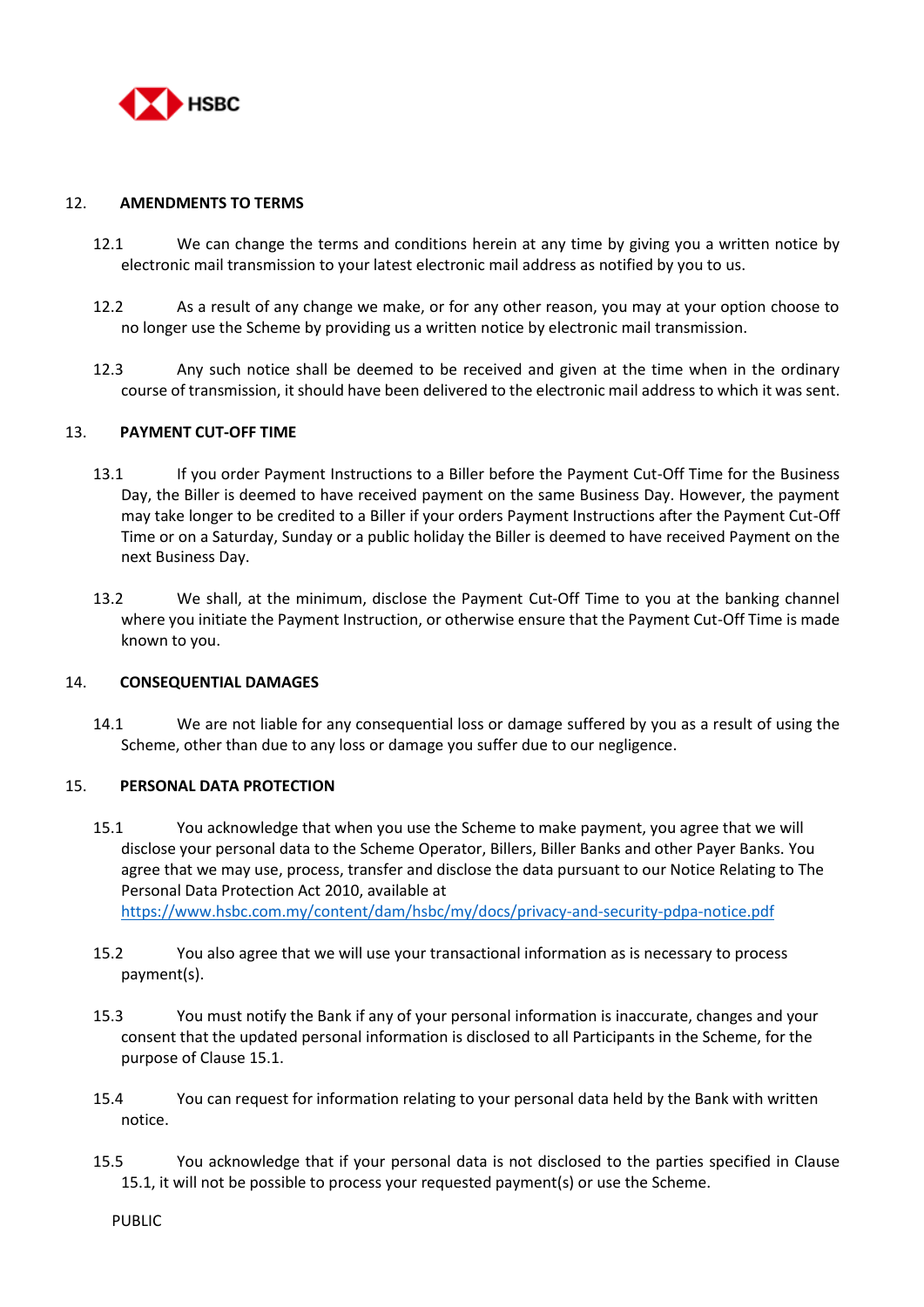

# 16. **DEFINITIONS AND INTERPRETATION**

# 16.1 The following words have these meanings: -

| <b>Term</b>                         | <b>Description</b>                                                                                                                                                                               |  |
|-------------------------------------|--------------------------------------------------------------------------------------------------------------------------------------------------------------------------------------------------|--|
| Affected<br><b>Bank</b><br>Customer | A Customer whose bank account has been erroneously debited or credited due<br>to Erroneous or Fraudulent Payment Instructions caused by other Participants,<br>Customers or PayNet.              |  |
| <b>Affected Biller</b>              | A Biller that received Erroneous or Fraudulent Payment Instructions and/or<br>funds due to errors of other Participants, Customers or PayNet.                                                    |  |
| <b>Affected Participant</b>         | A Participant that received Erroneous or Fraudulent Payment Instructions<br>and/or funds due to errors of other Participants, Customers or PayNet.                                               |  |
| <b>Bank</b>                         | A financial institution that is licensed under Financial Services Act 2013, Islamic<br>Financial Services Act 2013 and/or Development Financial Institutions Act 2002.                           |  |
| <b>Batch Payment</b>                | Payment made to one or more Billers by grouping and bundling individual<br>Instruction(s) and collectively transmitting these<br>Payment<br>Payment<br>Instruction(s) at scheduled times.        |  |
| Bill                                | An itemized statement of money owed, or a request to pay, for purchase goods,<br>provision of services and/or any other business transaction.                                                    |  |
| <b>Biller</b>                       | Government agencies, statutory bodies, sole proprietor or partnership<br>businesses, a company or an organisation, societies, charities participating in<br>the Scheme to collect Bill payments. |  |
| <b>Biller Bank</b>                  | A Participant appointed by a Biller to facilitate the Biller's collection of Bill<br>payments via JomPAY.                                                                                        |  |
| <b>Biller Code</b>                  | A numeric code uniquely identifying either:<br>A Biller; or<br>٠<br>A Biller's product or service category;<br>for purposes of routing Payments to the Biller.                                   |  |
| <b>Business Day</b>                 | Any calendar day from Monday to Friday, except a public holiday or bank<br>holiday in Kuala Lumpur.                                                                                              |  |
| CASA                                | Current account and savings account.                                                                                                                                                             |  |
| <b>Card Accounts</b>                | Credit card account(s), charge card account(s) and prepaid card account(s).                                                                                                                      |  |
| Customer                            | A term used to collectively refer to Billers, Payers and other clients of a<br>Participant.                                                                                                      |  |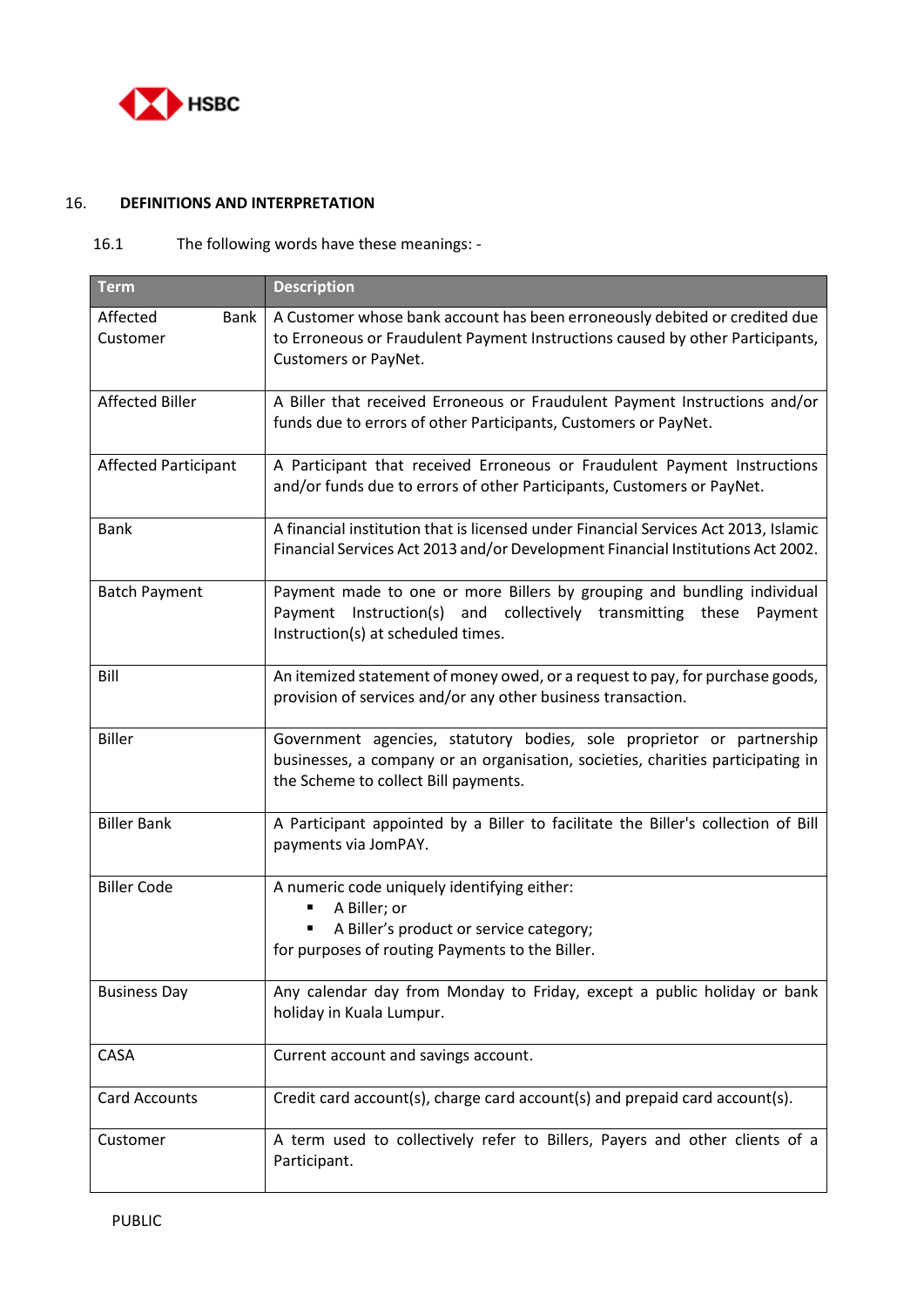

| Payment<br>Erroneous<br>Instruction  | A Payment Instruction that is initiated wrongly or is incorrect as follows:<br>Participants post erroneous entries to Billers'/Payers' bank accounts,<br>or generate invalid, incorrect, misdirected or duplicated Payment<br>Instructions on behalf of Billers'/Payers' due to technical errors or<br>operational errors;<br>technical or operations errors at the Scheme Operator that results in<br>٠<br>incorrect or duplicated Payment Instructions; and<br>Mistaken Payment Instruction which is directed to the wrong<br>٠<br>Billers/Payers, contains incorrect recipient reference numbers, carries<br>the wrong amount, or is duplicated. |  |  |  |  |
|--------------------------------------|-----------------------------------------------------------------------------------------------------------------------------------------------------------------------------------------------------------------------------------------------------------------------------------------------------------------------------------------------------------------------------------------------------------------------------------------------------------------------------------------------------------------------------------------------------------------------------------------------------------------------------------------------------|--|--|--|--|
| Fraudulent<br>Payment<br>Instruction | A payment which has been induced by dishonest or fraudulent means and<br>which the Payer requests be refunded. It included cases where a Payer makes<br>a Payment as a result of a fraudulent invoice issued by a third party who<br>purports to be a Biller (and is not in fact a Biller) or a third party who<br>impersonates a Biller.                                                                                                                                                                                                                                                                                                           |  |  |  |  |
| Interbank GIRO or IBG                | An interbank payment and funds transfer system that facilitates payments and<br>collections via the exchange of digitized transactions between banks.                                                                                                                                                                                                                                                                                                                                                                                                                                                                                               |  |  |  |  |
| JomPAY Scheme Rules                  | The general rules governing Participant offering JomPAY service. Details on the<br>rules can be found on www.jompay.com.my.                                                                                                                                                                                                                                                                                                                                                                                                                                                                                                                         |  |  |  |  |
| Scheme or JomPay                     | A service offered by PayNet which facilitates industry wide ubiquitous bill<br>payments through the use of standard Biller Codes and Recipient Reference<br>Numbers.                                                                                                                                                                                                                                                                                                                                                                                                                                                                                |  |  |  |  |
| PayNet                               | Payments Network Malaysia Sdn. Bhd., also referred to as the Scheme Operator<br>or SO.                                                                                                                                                                                                                                                                                                                                                                                                                                                                                                                                                              |  |  |  |  |
| Mistaken<br>Payment<br>Instruction   | A payment that is made, or not made, to a person or for an amount which is<br>not in accordance with a Payer's Payment Instructions or contains an error in<br>the Payment Instructions from the Payer resulting in payments which:<br>are directed to the wrong customers<br>contain incorrect Recipient Reference Numbers<br>carry the wrong amount; or<br>are duplicated.<br>٠                                                                                                                                                                                                                                                                   |  |  |  |  |
| Participant                          | A Bank that is a member of the Scheme.                                                                                                                                                                                                                                                                                                                                                                                                                                                                                                                                                                                                              |  |  |  |  |
| Payer                                | Individuals, companies, body corporate, businesses (including sole proprietors<br>and partnership), government agencies, statutory bodies, societies, and other<br>Bank customers that make payments to Billers using the Scheme.                                                                                                                                                                                                                                                                                                                                                                                                                   |  |  |  |  |
| Payer Bank                           | A Participant in the Scheme who offers services that allow Payers to initiate<br>Payment Instruction.                                                                                                                                                                                                                                                                                                                                                                                                                                                                                                                                               |  |  |  |  |
| Payer-not-present                    | Payer is not physically present during the transaction initiation process.                                                                                                                                                                                                                                                                                                                                                                                                                                                                                                                                                                          |  |  |  |  |